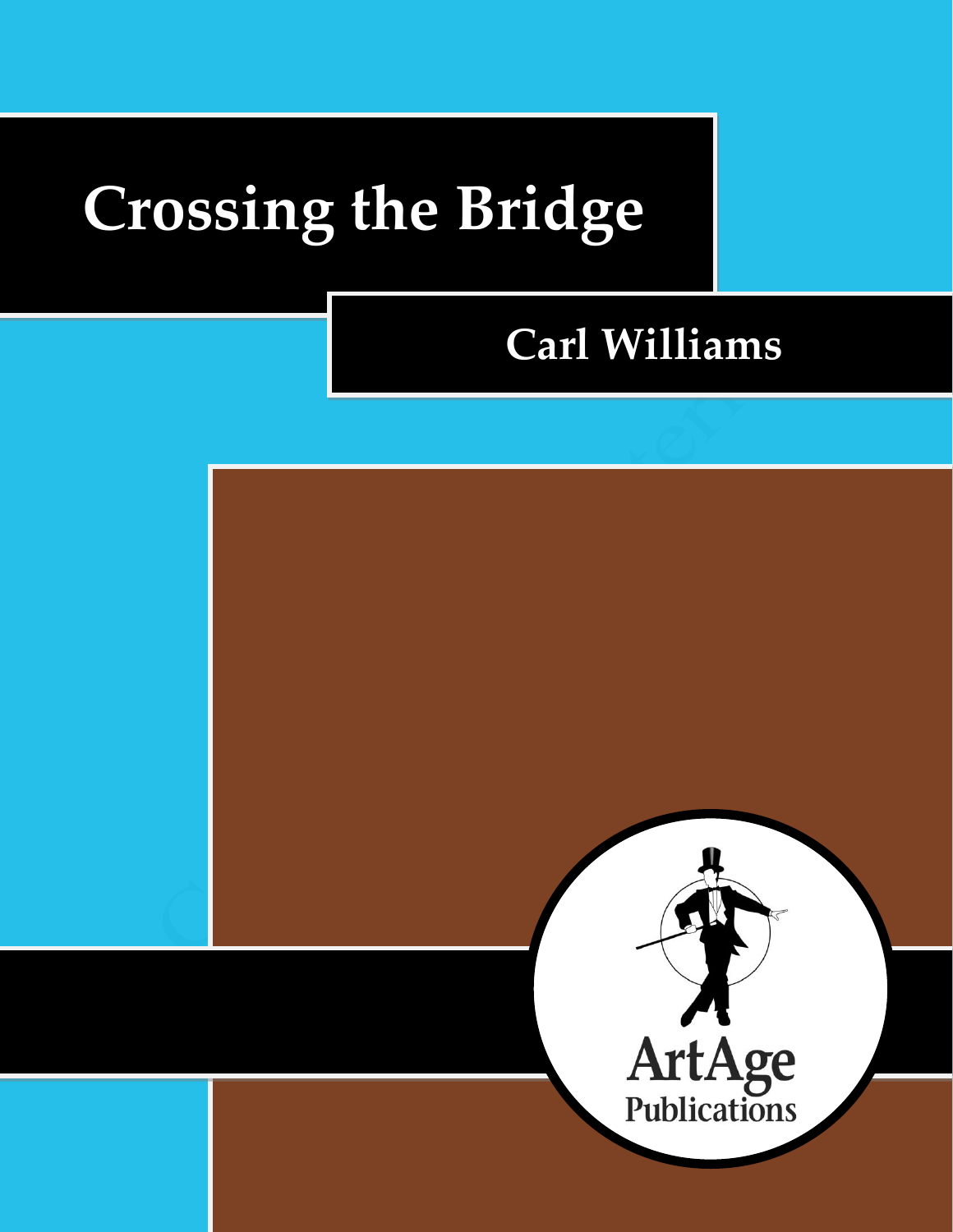

ArtAge supplies books, plays, and materials to older performers around the world. Directors and actors have come to rely on our 30+ years of experience in the field to help them find useful materials and information that makes their productions stimulating, fun, and entertaining.

ArtAge's unique program has been featured in *The Wall Street Journal, Chicago Tribune, LA Times, American Theatre Magazine*, *Time Magazine, Modern Maturity,* on *CNN, NBC,* and in many other media sources.

ArtAge is more than a catalog. We also supply information, news, and trends on our top-rated website, *www.seniortheatre.com*. We stay in touch with the field with our very popular e-newsletter, *Senior Theatre Online*. Our President, Bonnie Vorenberg, is asked to speak at conferences and present workshops that supplement her writing and consulting efforts. We're here to help you be successful in Senior Theatre!

# *We help older performers fulfill their theatrical dreams!*

**ArtAge Publications** Bonnie L. Vorenberg, President PO Box 19955 Portland OR 97280 503-246-3000 or 800-858-4998 bonniev@seniortheatre.com www.seniortheatre.com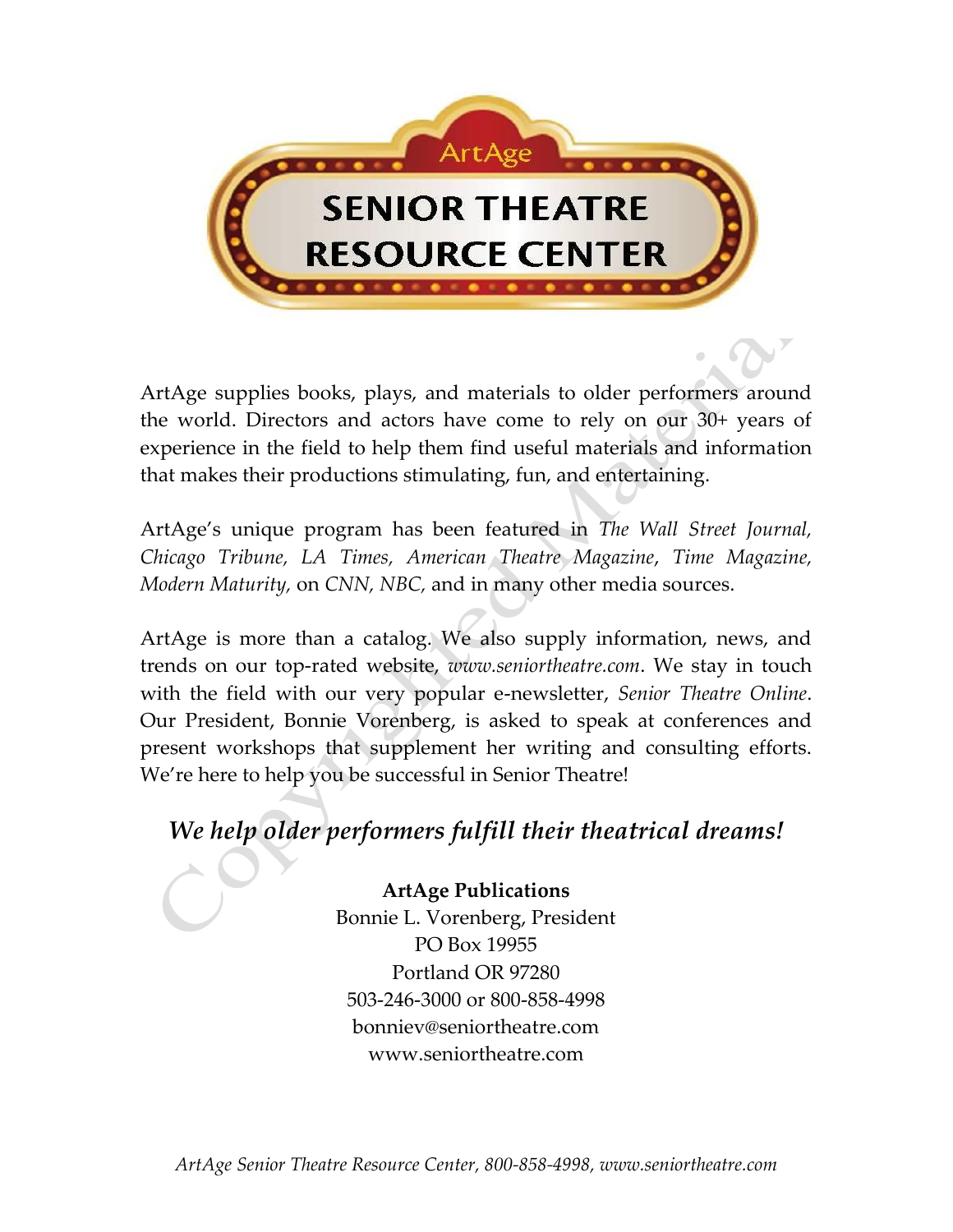## **NOTICE**

**Copyright:** This play is fully protected under the Copyright Laws of the United States of America, Canada, and all other countries of the Universal Copyright Convention.

The laws are specific regarding the piracy of copyrighted materials. Sharing the material with other organizations or persons is prohibited. Unlawful use of a playwright's work deprives the creator of his or her rightful income.

**Cast Copies:** Performance cast copies are required for each actor, director, stage manager, lighting and sound crew leader.

**Changes to Script:** Plays must be performed as written. Any alterations, additions, or deletions to the text must be approved.

**Permission to Film:** Rights to produce, film, or record, in whole or in part, in any medium or in any language, by any group amateur or professional, are fully reserved.

**Royalty:** Royalties are due when you perform the play for any audience, paying or non-paying, professional or amateur. This includes readings, cuttings, scenes, and excerpts.

The royalty for amateur productions of this show is posted online. It is payable two weeks prior to your production. Contact us for professional rates or other questions. Royalty fees are subject to change.

Insert the following paragraph in your programs:

### *Performed with special permission from ArtAge Publications' Senior Theatre Resource Center at 800-858-4998, [www.seniortheatre.com.](http://www.seniortheatre.com/)*

*Crossing the Bridge* Copyright © 2012 by Carl Williams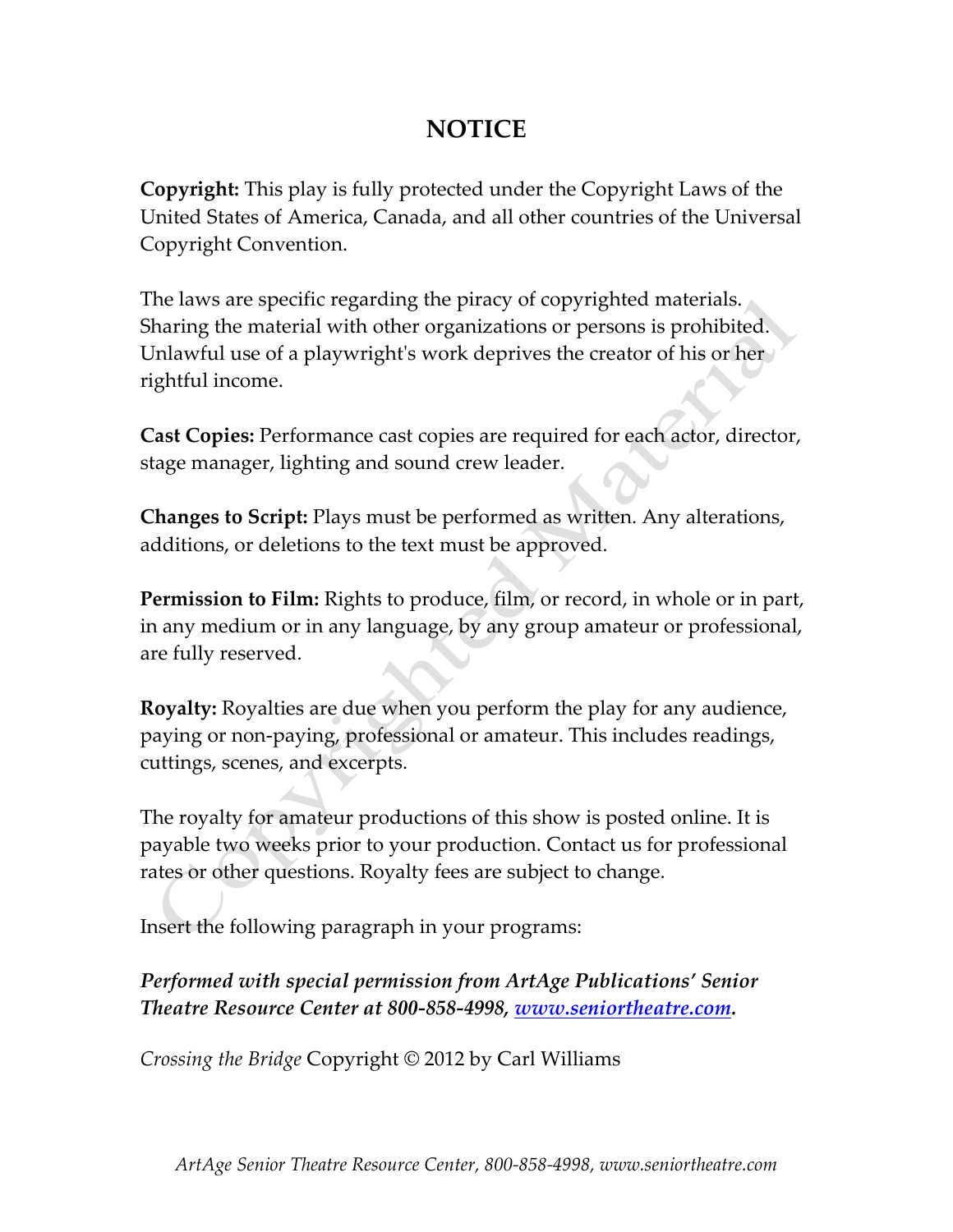#### CROSSING THE BRIDGE

by

#### Carl Williams

#### CAST

EVELYN: A senior, long-time actress, outgoing, imaginative, bright personality. SAM: A senior, widower, construction company owner, pragmatic, reserved.

> Place: A foot bridge in a big city.

#### Time:

Evening.

#### Production Note:

No set or scenery is required, though a representation of a bridge may be used.

Setting: *An old foot bridge in a big city.*

At Rise: *SAM and EVELYN enter, strolling slowly side by side but somewhat apart, stopping now and then.*

EVELYN: *(trying to make conversation)* Beautiful night, isn't it?

SAM: *(not a conversationalist)* Yeah. Yeah, it is.

EVELYN: I love this old bridge. I don't think it's changed a bit in all the years it's been here.

SAM: *(gives the bridge a closer look)* Yeah, it's a good bridge. Well constructed.

EVELYN: Whenever I cross a bridge, it makes me feel like I'm about to enter a new world.

SAM: Not much point in crossing it if you don't know where you're going.

*ArtAge Senior Theatre Resource Center, 800-858-4998, www.seniortheatre.com*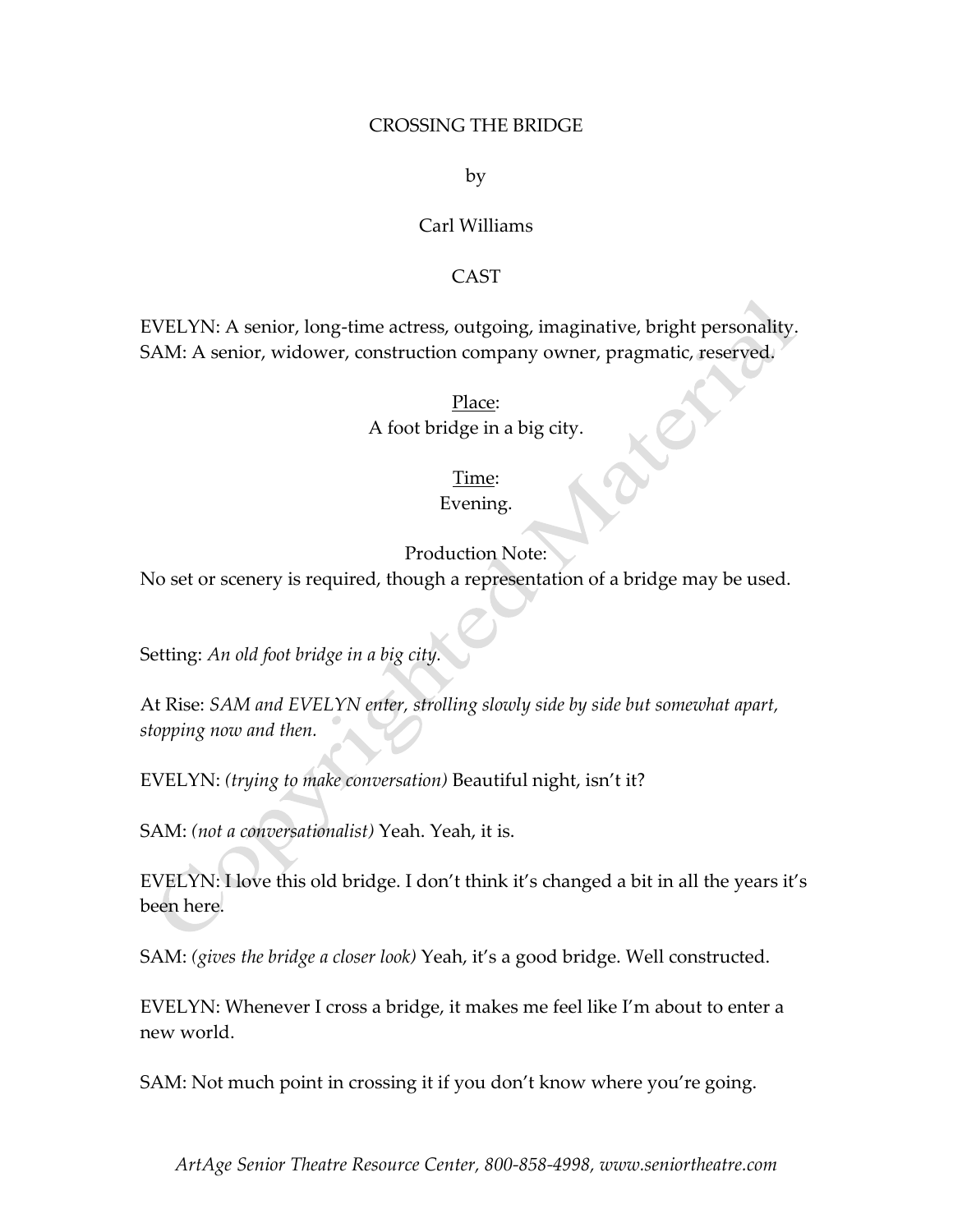EVELYN: That's certainly a sensible way of looking at it. But there's always an element of discovery.

SAM: I suppose. You sure you don't want to catch a cab back?

EVELYN: I enjoy walking. You don't mind, do you?

SAM: No, no. I don't mind.

EVELYN: Thank you again for dinner, Sam.

SAM: Sure. Thank you for going out with me. Especially since we hardly know each other.

EVELYN: Even though we've been living together for a year. Living in the same building, I mean.

SAM: Oh, right.

EVELYN: Someone told me you'd been sick.

SAM: Not bad. Just a touch of pleurisy.

EVELYN: Pleurisy? *(sudden thought)* Pleurosis! I should call you Blue Roses!

SAM: Call me what?

EVELYN: You know, from "*The Glass Menagerie*." I played Laura in my high school production.

SAM: I didn't see it.

EVELYN: How could you? We didn't go to the same high school.

SAM: I mean I never saw the play.

EVELYN: You never saw "*The Glass Menagerie*?!"

SAM: You did it in school, huh? Some kind of kids' show?

*ArtAge Senior Theatre Resource Center, 800-858-4998, www.seniortheatre.com*